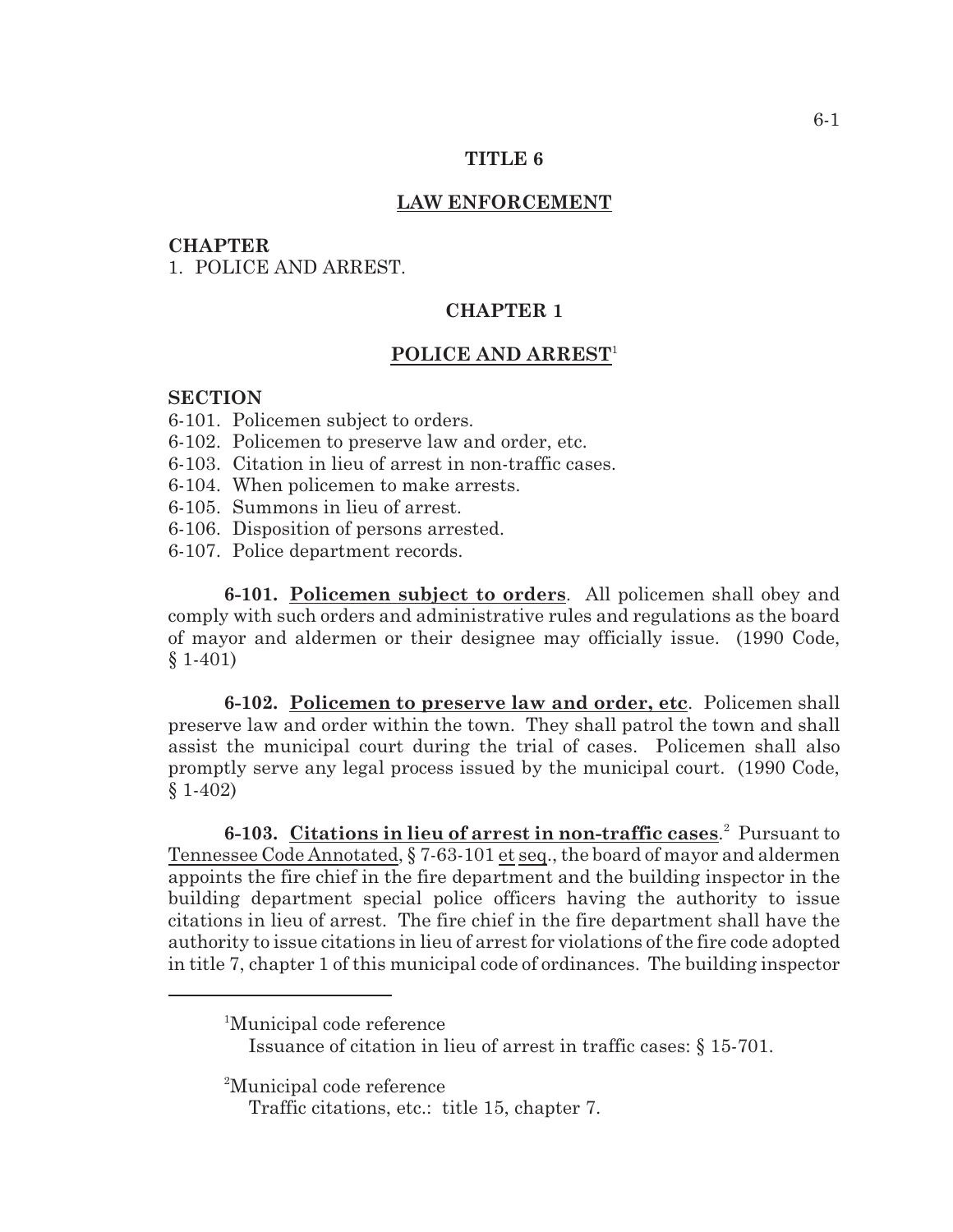in the building department shall have the authority to issue citations in lieu of arrest for violations of the building, utility and housing codes adopted in title 12 of this municipal code of ordinances.

The citation in lieu of arrest shall contain the name and address of the person being cited and such other information necessary to identify and give the person cited notice of the charges against him, and state a specific date and place for the offender to appear and answer the charges against him. The citation shall also contain an agreement to appear, which shall be signed by the offender. If the offender refuses to sign the agreement to appear, the special officer in whose presence the offense was committed shall immediately arrest the offender and dispose of him in accordance with Tennessee Code Annotated, § 7-63-104.

It shall be unlawful for any person to violate his agreement to appear in court, regardless of the disposition of the charge for which the citation in lieu of arrest was issued. (1990 Code, § 1-405)

**6-104. When policemen to make arrests.** Unless otherwise authorized or directed in this code or other applicable law, an arrest of the person shall be made by a policeman in the following cases:

(1) Whenever he is in possession of a warrant for the arrest of the person.

(2) Whenever an offense is committed or a breach of the peace is threatened in the officer's presence by the person.

(3) Whenever a felony has in fact been committed and the officer has reasonable cause to believe the person has committed it. (1990 Code, § 1-403)

**6-105. Summonses in lieu of arrest**. Pursuant to Tennessee Code Annotated, § 7-63-201 et seq., which authorizes the board of mayor and aldermen to designate certain town enforcement officers the authority to issue ordinance summonses in the areas of sanitation, litter control and animal control, the board designates the building inspector to issue ordinance summonses in those areas. The building inspector may not arrest violators or issue citations in lieu of arrest, but upon witnessing a violation of any ordinance, law or regulation in the areas of sanitation, liter control or animal control, may issue an ordinance summons and give the summons to the offender.

The ordinance summons shall contain the name and address of the person being summoned and such other information necessary to identify and give the person summons notice of the charge against him, and state a specific date and place for the offender to appear and answer the charges against him. The ordinance summons shall also contain an agreement to appear, which shall be

<sup>&</sup>lt;sup>1</sup>Municipal code reference

Issuance of citation in lieu of arrests in traffic cases: § 15-701.